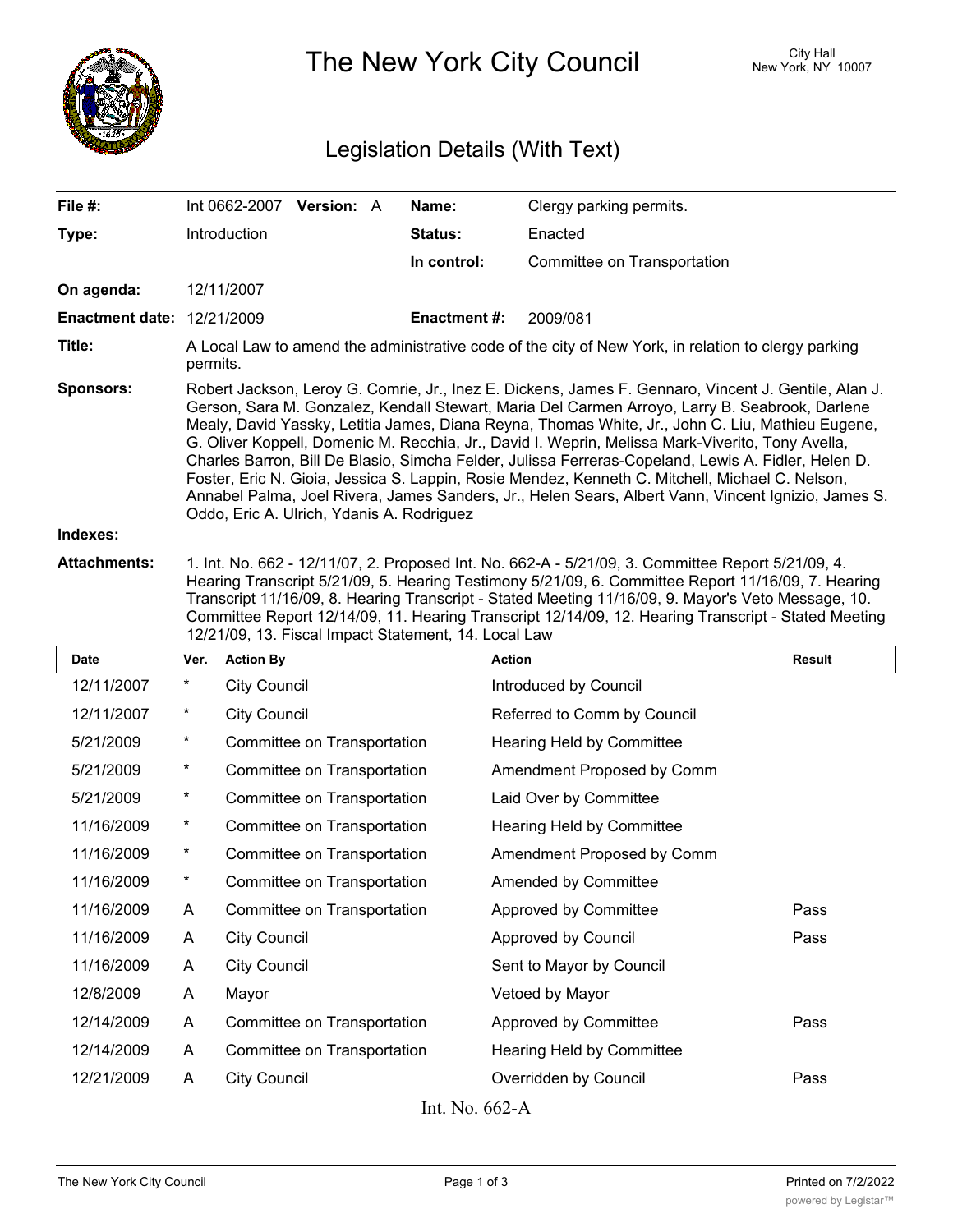## **File #:** Int 0662-2007, **Version:** A

By Council Members Jackson, Comrie, Dickens, Gennaro, Gentile, Gerson, Gonzalez, Stewart, Arroyo, Seabrook, Mealy, Yassky, James, Reyna, White Jr., Liu, Eugene, Koppell, Recchia Jr., Weprin, Mark-Viverito, Avella, Barron, de Blasio, Felder, Ferreras, Fidler, Foster, Gioia, Lappin, Mendez, Mitchell, Nelson, Palma, Rivera, Sanders Jr., Sears, Vann, Ignizio, Oddo, Ulrich and Rodriguez

A Local Law to amend the administrative code of the city of New York, in relation to clergy parking permits.

Be it enacted by the Council as follows:

Section 1. Paragraph 1 of subdivision a of section 19-162.1 of the administrative code of the city of New York is amended to read as follows:

1. The term "member of the clergy" as used in this section means a clergy[man]member or minister as defined in the religious corporations law including, but not limited to a pastor, rector, priest, rabbi or iman who officiates at or presides over services on behalf of a religious corporation or association of any denomination and works an average of at least twenty hours per week on behalf of such religious corporation or association. [Such term shall not include clergy who derive their principal income from any other occupation or profession or who do not officiate at or preside over services on behalf of a religious corporation or association of any denomination.]

§2. Paragraph 2 of subdivision a of section 19-162.1 of the administrative code of the city of New York is amended to read as follows:

2. The term "passenger car" as used in this section means a motor vehicle, lawfully registered in any state, designed and used for carrying not more than fifteen people, including the driver. Such term shall not include a vehicle licensed to operate pursuant to chapter five of this title or a commercial vehicle as defined in section 19-170 of this code.

§3. Subdivision a of section 19-162.1 of the administrative code of the city of New York is amended by adding a new paragraph 5 to read as follows:

5. The term "funeral establishment" as used in this section means a place devoted to or used for the care and preparation of a body of a deceased person for disposition and for mourning or funeral ceremonial purposes.

 $\overline{A}$  . Subdivision b of section 19-162.1 of the administrative code of  $\overline{A}$